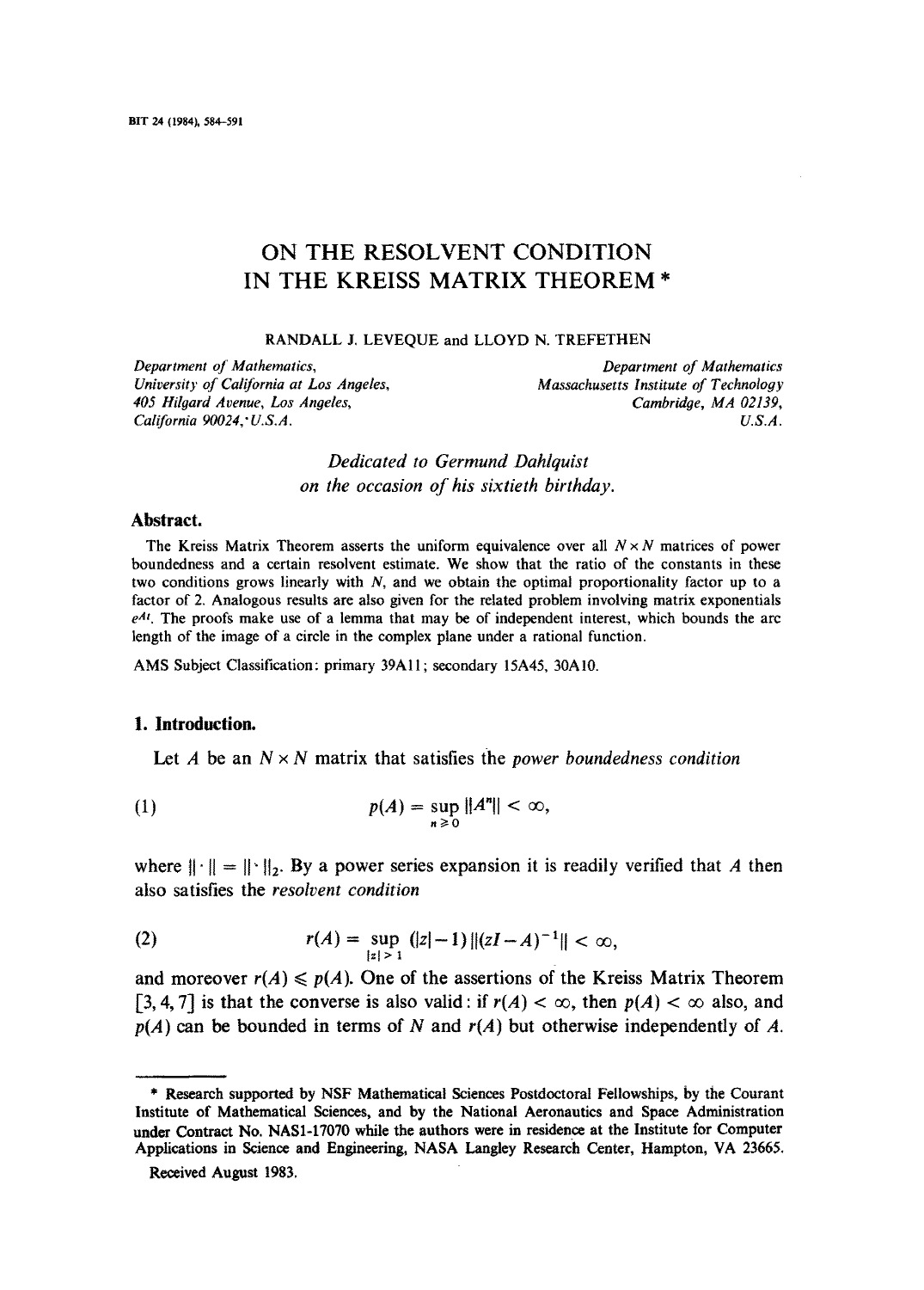This result is useful in proofs of stability theorems for finite difference approximations to partial differential equations.

In this note we resolve an old question contributed to most recently by Tadmor [8]: given N and *r(A),* how large can *p(A)* be? According to Tadmor, Kreiss's original proof in  $[4]$  unwinds to give a far from sharp bound

$$
p(A) \lesssim [r(A)]^{N^N}, \qquad (\forall A)
$$

which subsequent improvements by Morton, Strang, and Miller lowered to

$$
p(A) \lesssim 6^N(N+4)^{5N}r(A), \qquad N^N r(A), \qquad e^{9N^2}r(A) \qquad (\forall A).
$$

A few years ago Strang (private communication) observed that a paper of Laptev [5] implicitly derives a much more reasonable estimate [3]

$$
p(A) \leqslant (32e/\pi)N^2r(A) \qquad (\forall A).
$$

Finally Tadmor's proof, which makes use of an elegant Cauchy integral argument adapted from Laptev, yields a bound that is linear in  $N$ ,

$$
(3) \hspace{1cm} p(A) \leqslant (32e/\pi)Nr(A) \hspace{1cm} (\forall A).
$$

Tadmor conjectures that a linear dependence as in (3) is the best possible. However, up to now the strongest growth of  $p(A)$  with  $r(A)$  attained by an example has been logarithmic, i.e.,  $p(A) \approx r(A) \log N$  [6].

First we will show that Tadmor's conjecture is correct, by exhibiting a family of matrices  $\{A_N\}$  for which  $p(A_N) \sim eNr(A_N)$  as  $N \to \infty$ . By refining the Cauchy integral argument, we will then show that for arbitrary matrices (3) can be sharpened to  $p(A) \leq 2eNr(A)$ . (Our proof is essentially Tadmor's, but gains the factor  $16/\pi$  over his by dealing with complex functions directly rather than taking real and imaginary parts.) Together these results establish that *eN* is the optimal constant of proportionality relating  $p(A)$  to  $r(A)$  except for a possible factor of 2. The final section will prove analogous results for the continuous problem involving matrix exponentials  $e^{At}$ .

## 2. Example with  $p(A_N) \sim eNr(A_N)$ .

Consider the  $N \times N$  Jordan matrix

$$
A = A_N = \begin{bmatrix} 0 & \gamma & & \\ & 0 & \gamma & \\ & & \ddots & \\ & & & \ddots & \\ & & & & 0 \end{bmatrix}
$$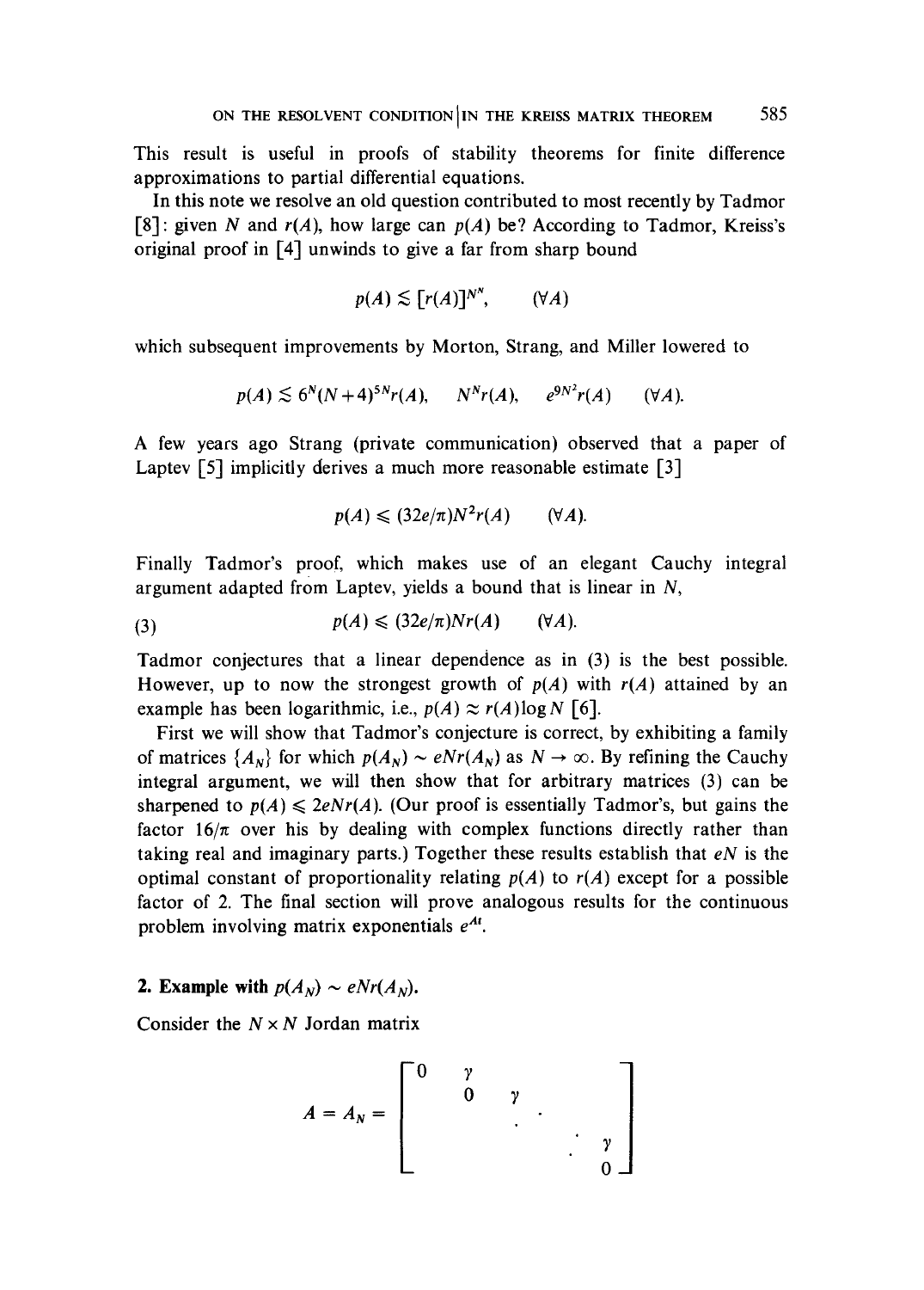with  $N \ge 3$ ,  $\gamma \ge N$  (these constraints could be relaxed considerably). For this matrix one has  $||A^n|| = \gamma^n$  for  $n \le N-1$  and  $||A^n|| = 0$  otherwise, so A is power bounded with

$$
(4) \hspace{3.1em} p(A) = \gamma^{N-1}.
$$

On the other hand the resolvent matrix is

$$
(zI - A)^{-1} = \frac{1}{z}
$$

$$
\begin{bmatrix} 1 & \gamma/z & (\gamma/z)^2 & \dots & (\gamma/z)^{N-1} \\ & 1 & \gamma/z & (\gamma/z)^2 & \dots & \dots \\ & & \ddots & \ddots & \ddots & \vdots \\ & & & 1 & \end{bmatrix}
$$

From the fact that  $||B|| \le \sum |B_{1i}|$  for any upper-triangular Toeplitz matrix B, we obtain with a little calculation the estimates

$$
||(zI - A)^{-1}|| \leq \begin{cases} 2^N/|z| & \text{if } |z| \geq \gamma/2, \\ \gamma^{N-1}(1-|z|/\gamma)^{-1}|z|^{-N} & \text{if } |z| \leq \gamma/2. \end{cases}
$$

By (2), one therefore has

$$
r(A) \leqslant \max\left\{\sup_{1 \leqslant \varrho \leqslant \gamma/2} (\varrho-1)\gamma^{N-1}(1-\varrho/\gamma)^{-1}\varrho^{-N}, \sup_{\varrho \geqslant \gamma/2} (\varrho-1)2^N/\varrho\right\}.
$$

This maximum is attained at a point  $\rho = 1 + N^{-1} + O(N^{-2})$ , where the estimate becomes

(5) 
$$
r(A) \leq \frac{\gamma^{N-1}}{eN} (1 + O(N^{-1}))
$$

since  $\gamma \geq N$ . Comparing (4) and (5) shows that for this example one has

$$
p(A_N) \leqslant (eN - const) r(A_N),
$$

as required.

# 3. Proof of  $p(A) \leq 2eNr(A)$  for all A.

THEOREM 1. Let A be an  $N \times N$  matrix with  $r(A) < \infty$ . Then

$$
p(A) \leqslant 2eNr(A).
$$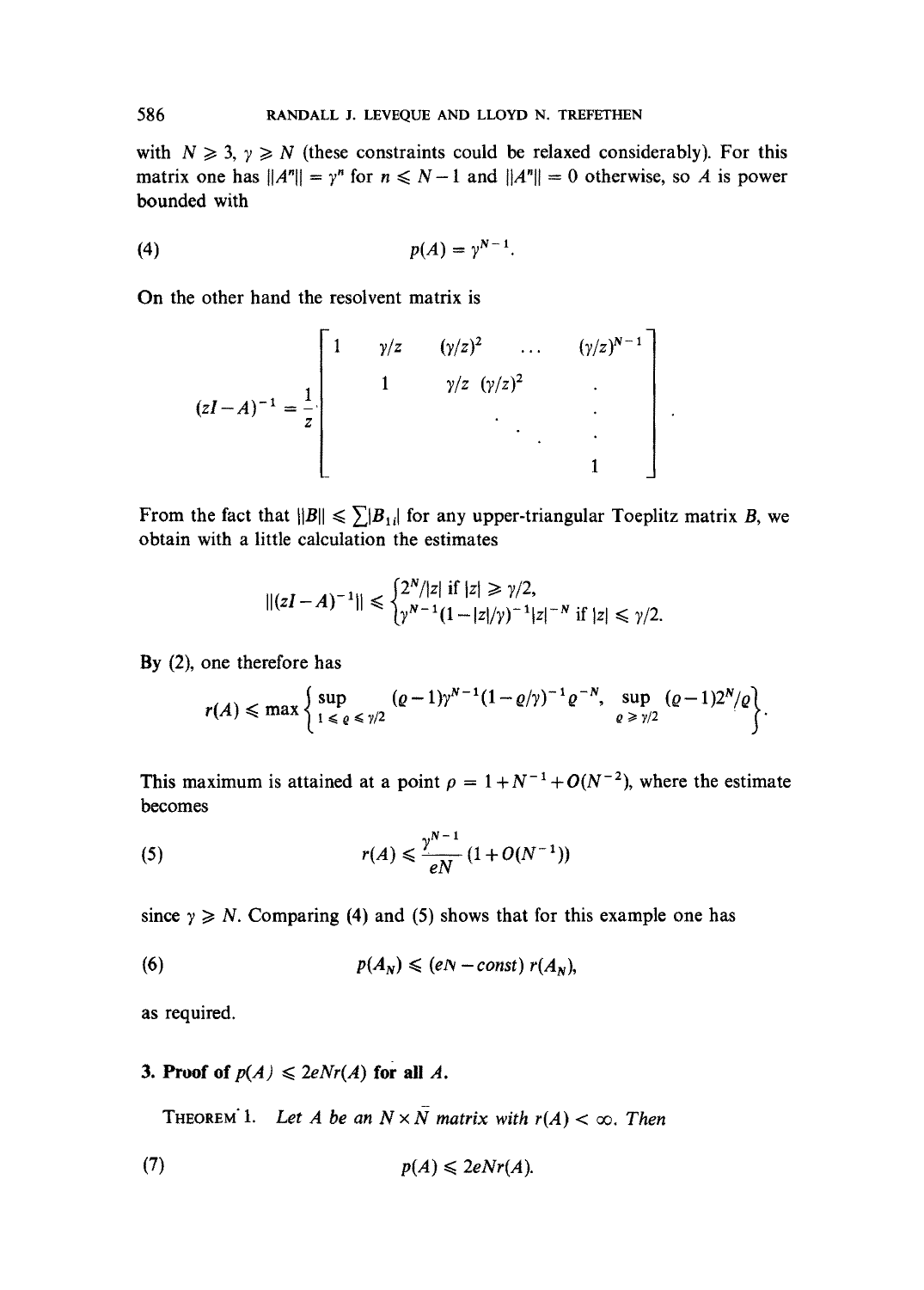REMARK. The factor of 2 is probably unnecessary; see the remark after the lemma in the Appendix.

PROOF. Suppose  $r(A) < \infty$ . The matrix  $A<sup>n</sup>$  can be written in terms of the resolvent by means of a Cauchy integral (see [2], pp, 555-577)

(8) 
$$
A^{n} = \frac{1}{2\pi i} \int z^{n} (zI - A)^{-1} dz,
$$

where the contour of integration is any curve enclosing the eigenvalues of A, which must all lie in  $|z| \leq 1$  since  $r(A) < \infty$ . Let u and v be arbitrary unit Nvectors, i.e.,  $||u|| = ||v|| = 1$ . Then

$$
v^*A^n u = \frac{1}{2\pi i} \int z^n q(z) dz
$$

where  $q(z) = v^*(zI-A)^{-1}u$ . Integrating by parts gives

$$
v^*A^n u = \frac{-1}{2\pi i(n+1)} \int_{\Gamma} z^{n+1} q'(z) dz.
$$

Let the contour  $\Gamma$  of integration be taken as  $\Gamma$ :  $|z| = 1 + 1/(n + 1)$ . On this path one has  $|z^{n+1}| \leq e$ , and there follows the bound

$$
|v^*A^n u| \leq \frac{e}{2\pi(n+1)} \int_{\Gamma} |q'(z)| |dz|.
$$

Now as verified on p. 155 in [8], q is a rational function of degree N. By the lemma in the Appendix, the integral above is accordingly bounded by  $4\pi N$ times the supremum of  $|q(z)|$  on  $\Gamma$ , and by (2) this supremum is at most  $(n+1)r(A)$ . Hence we obtain

$$
|v^*A^n u| \leqslant 2eNr(A).
$$

Since  $||A^n||$  is the supremum of  $|v^*A^n u|$  over all unit vectors u and v, this proves the theorem.

### **4. Analogous results for**  $e^{At}$ **.**

For problems that are continuous in time rather than discrete, stability depends on the boundedness of a family of matrix exponentials  $e^{At}$  ( $t \ge 0$ ) rather than of powers  $A<sup>n</sup>$ . Correspondingly, the resolvent of A is of interest for z in the right half plane rather than outside the unit circle. Following (1) and (2), define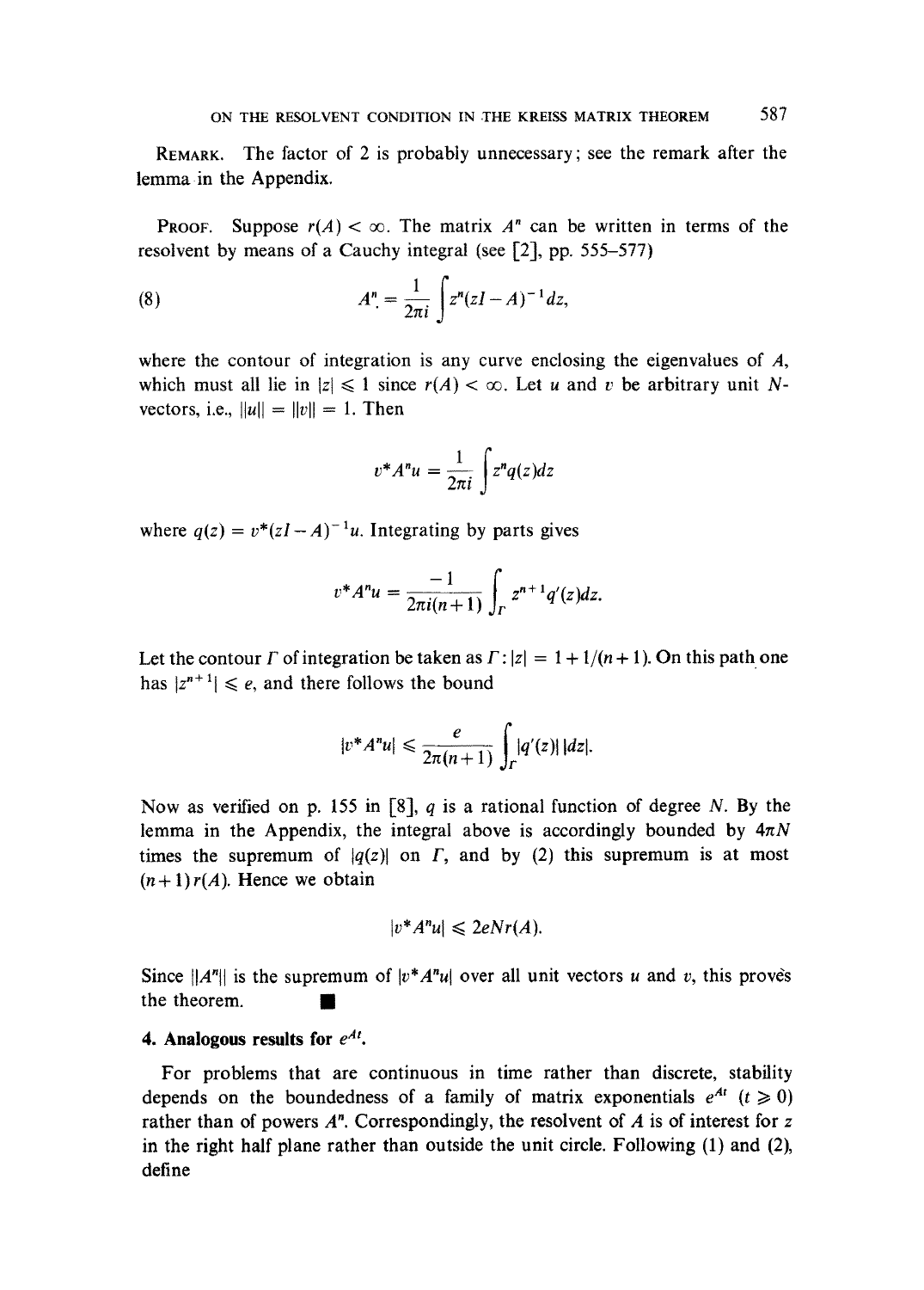588 RANDALL, J. LEVEQUE AND LLOYD N. TREFETHEN

(9) 
$$
P(A) = \sup_{t \ge 0} ||e^{At}|| \quad \text{and}
$$

(10) 
$$
R(A) = \sup_{\text{Re } z > 0} \text{Re } z ||(zI - A)^{-1}||.
$$

As before, one has  $R(A) \leqslant P(A)$  readily, this time as a consequence of the Laplace transform formula  $(zI-A)^{-1} = \int_0^\infty e^{-zt} e^{At} dt$ . The continuous form of the Kreiss matrix theorem asserts that conversely,  $P(A)$  can be bounded in terms of  $R(A)$  and N, independently of A. We make this sharp by essentially the same argument used before:

THEOREM 2. Let A be an  $N \times N$  matrix with  $R(A) < \infty$ . Then

$$
(11) \t\t\t P(A) \leqslant 2eNR(A).
$$

REMARK. Again the factor of 2 is probably unnecessary. The Laptev/Tadmor estimate has a constant  $32e/\pi$ , as in (3).

PROOF. In analogy to (8), one has now

$$
e^{At}=\frac{1}{2\pi i}\int e^{zt}(zI-A)^{-1}dz,
$$

where the contour of integration can be taken as any line  $\text{Re } z = \mu > 0$ . Integration by parts gives

$$
v^*e^{At}u = -\frac{1}{2\pi it}\int e^{zt}q'(z)dz
$$

with  $q(z) = v^*(zI-A)^{-1}u$ . Taking the contour  $\mu = 1/t$  now leads to the desired bound (11), again by the use of the lemma in the Appendix.

Constructing an example to prove that (11) is sharp, on the other hand, is trickier than it was in the power-boundedness case. The following example achieves growth proportional to  $N^{1/2}$ , not N. Omitting details, define

$$
A = A_N = \begin{bmatrix} -1 & \gamma & & & \\ & -1 & \gamma & & \\ & & \ddots & \ddots & \ddots \\ & & & & -1 & \gamma \\ & & & & & -1 \end{bmatrix}.
$$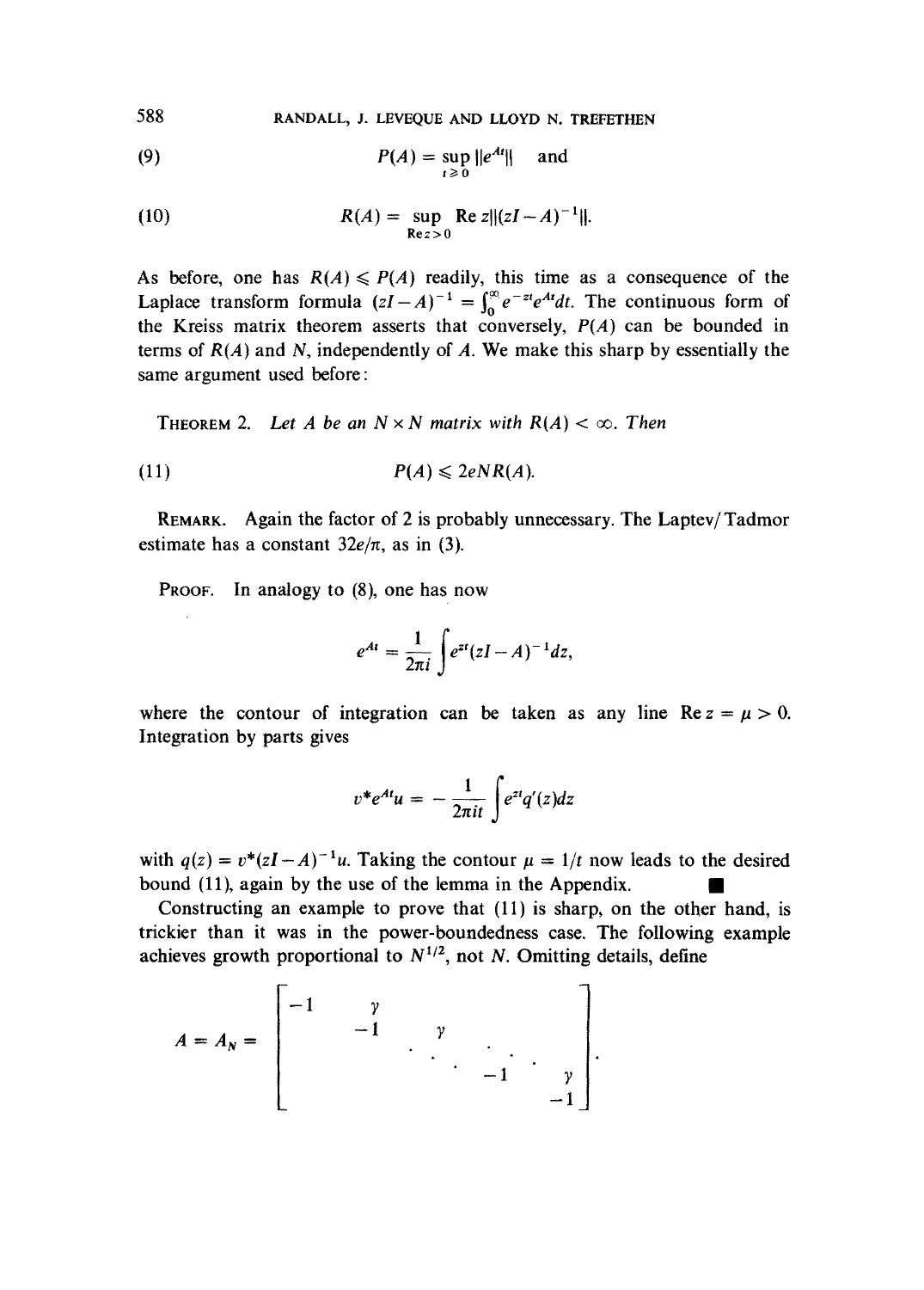Then one has

$$
e^{At} = e^{-t} \begin{bmatrix} 1 & \gamma t & \cdots & \frac{(\gamma t)^{N-1}}{(N-1)!} \\ & 1 & \gamma t & \ddots & \vdots \\ & & & \ddots & \ddots & \vdots \\ & & & & 1 & \end{bmatrix}
$$

For large  $\gamma$ , this matrix achieves maximum norm near  $t = N$ , where it is dominated by the upper-right entry, with mangitude approximately

(12) 
$$
P(A_N) \sim \frac{e^{-N} N^{N-1} \gamma^{N-1}}{(N-1)!} \sim \frac{\gamma^{N-1}}{(2\pi N)^{1/2}}.
$$

For the second estimate we have used Stirling's formula. On the other hand the resolvent matrix is

$$
(zI - A)^{-1} = \frac{1}{z+1} \begin{bmatrix} 1 & \frac{\gamma}{z+1} & \cdots & \left(\frac{\gamma}{z+1}\right)^{N-1} \\ 1 & \frac{\gamma}{z+1} & \cdots & \vdots \\ \vdots & \vdots & \ddots & \vdots \\ 1 & \cdots & \vdots & \ddots \end{bmatrix}
$$

For large y, Re z times the norm of this is maximized near  $z = 1/N$ , where again the upper-right entry dominates and one has

$$
R(A_N) \sim \frac{\gamma^{N-1}}{eN}.
$$

Comparing (12) and (13) shows that in this example one has  $P(A_N)/R(A_N) \sim (N/2\pi)^{1/2}e$ .

### **Appendix - Lemma on arc length of a rational function on a circle.**

Let S be any circle or line in the complex plane, and define the  $L_1$  and  $L_\infty$ norms over S by  $||f||_1 = \int_S |f(z)||dz|$ ,  $||f||_{\infty} = \sup_S |f(z)|$ . The following lemma provided the key argument in proving Theorems 1 and 2. For the case of a polynomial the result is a corollary of Bernstein's inequality  $[1]$ ,  $||q'||_{\infty} \le N||q||_{\infty}$ for  $S = \{z : |z| = 1\}$ , but the extension to rational functions appears to be new. Since  $||q'||_1$  represents the arc length of the image of S under q, the lemma has a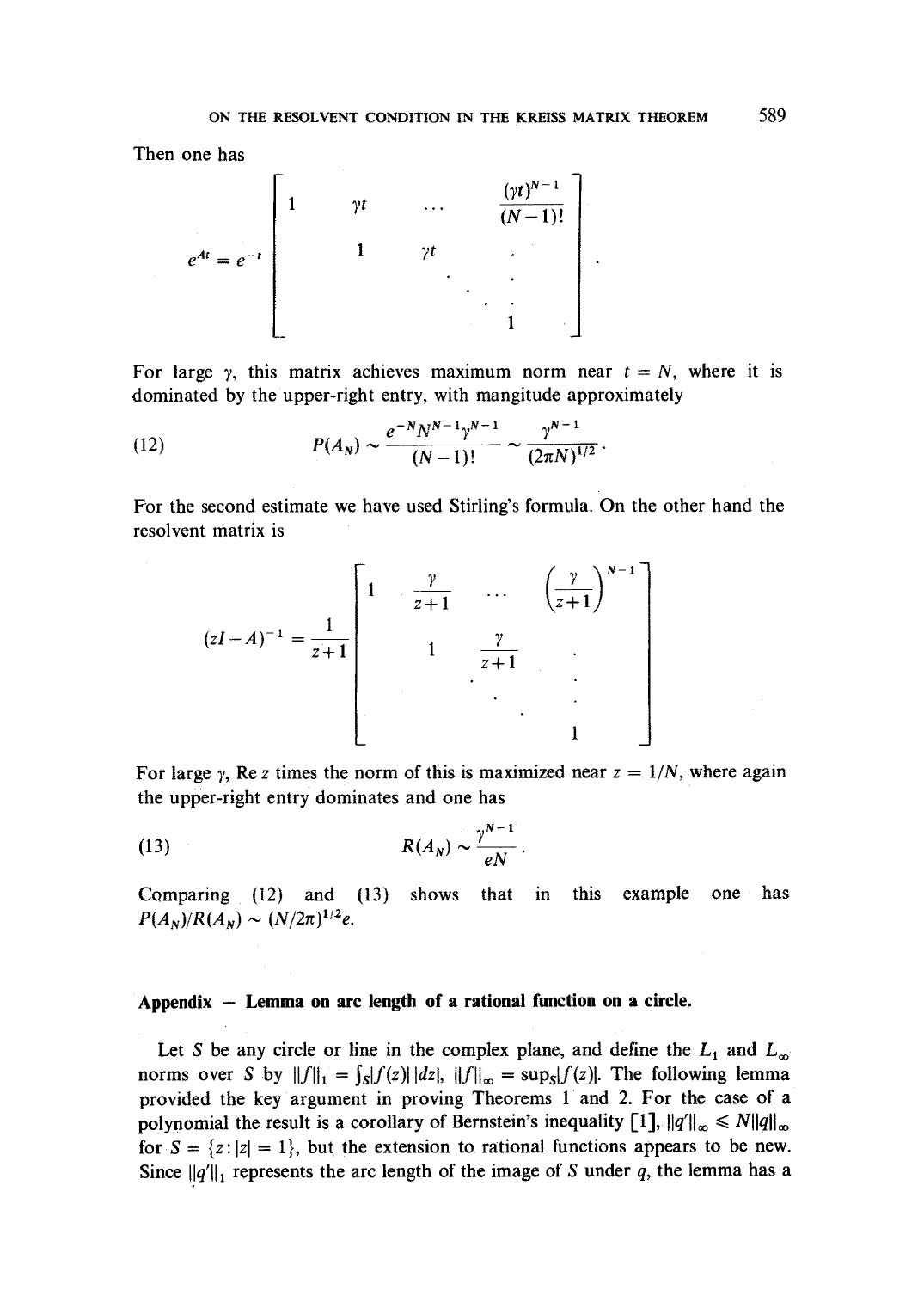simple geometric meaning. The example  $q(z) = b(z-s)$ , where  $b(z)$  is any finite Blaschke product of degree N (such as  $z<sup>N</sup>$ ) and s is the center of S, shows that it is sharp except for a factor of 2.

LEMMA. *Let q be a rational function of degree N with no poles on S. Then* 

$$
||q'||_1 \leq 4\pi N ||q||_{\infty}.
$$

REMARK. We believe that the bound is valid with a factor  $2\pi$  instead of  $4\pi$ , but have been unable to prove this.

**PROOF.** Since the composition of q with a Möbius transformation is again a rational function of type  $N$ , we can assume without loss of generality that  $S$  is the unit circle. Define  $g(z)$  to be the angle of the tangent to  $q(S)$  at  $q(z)$ , i.e.

$$
g(z) = \arg\big[zq'(z)\big].
$$

Let  $TV[g]$  be the total variation of g over S, i.e. the "total rotation" of  $q(S)$ . The lemma is a consequence of the following two facts:

(a) 
$$
||q'||_1 \leq TV[g] ||q||_{\infty}
$$
,  
(b)  $TV[g] \leq 4\pi N$ .

The proof of (a) is a matter of integration by parts :

$$
||q'||_1 = \oint |q'(z)| |dz| = \oint zq'(z)e^{-ig(z)}\frac{dz}{iz}
$$
  
=  $-i \oint q'(z)e^{-ig(z)}dz = \oint q(z)g'(z)e^{-ig(z)}dz$   
 $\le ||q||_{\infty} |\oint |g'(z)| |dz| = ||q||_{\infty} TV[g].$ 

To prove (b), note that  $q'$  is of rational type  $(2N-1, 2N)$ , so  $zq'(z)$  is of rational type  $(2N, 2N)$  and can be written as a product

$$
zq'(z) = \prod_{k=1}^{2N} \frac{a_k z + b_k}{c_k z + d_k}.
$$

This implies

$$
g(z) = \sum_{k=1}^{2N} \arg \left( \frac{a_k z + b_k}{c_k z + d_k} \right)
$$